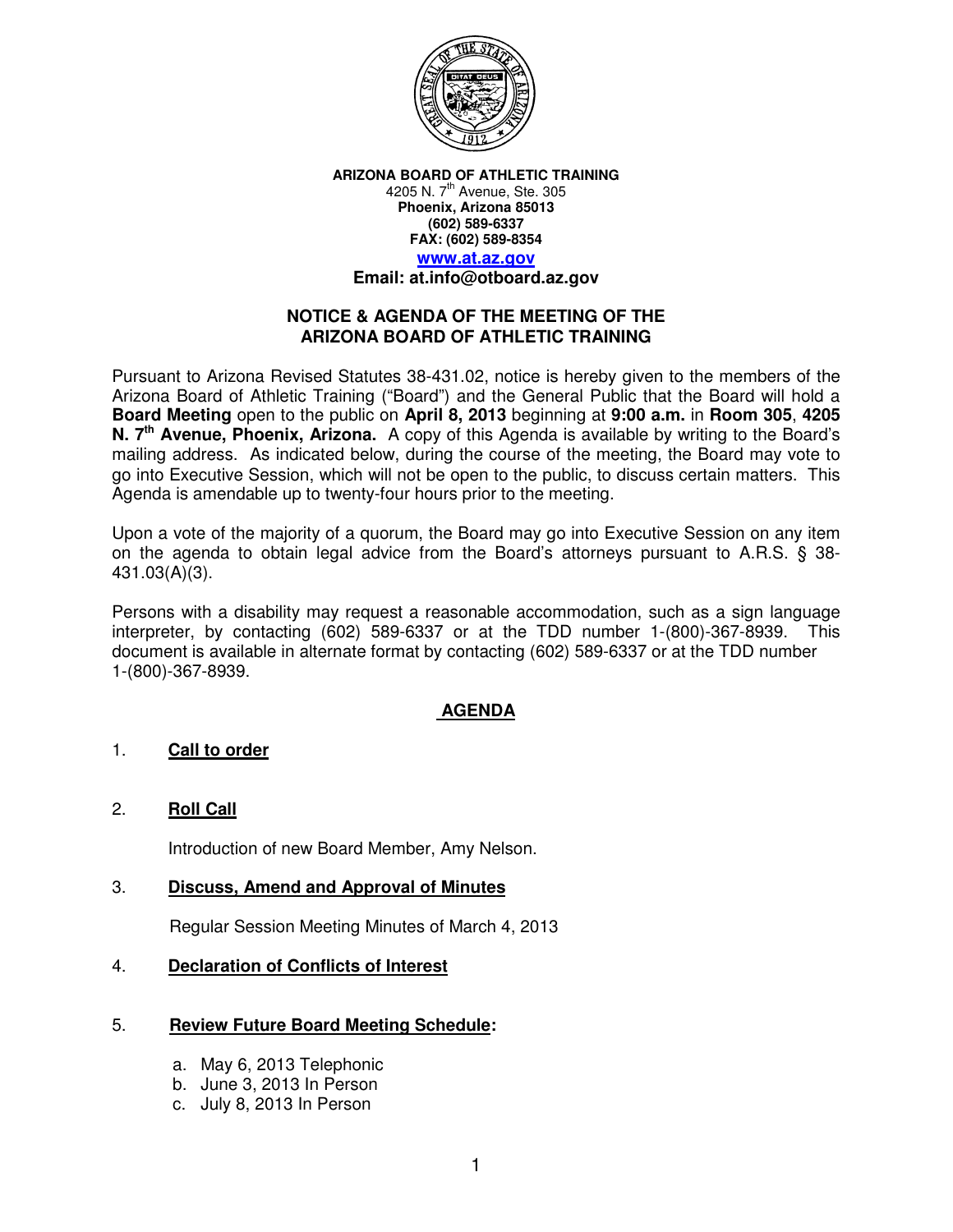# 6. **Review, Discussion, and Possible Action - Complaints, Investigations & Compliance**

### a. **Initial Review of Complaints**

There are no complaints to review

# b. **Open Complaints and Investigations**

There are no open complaints

# c. **Status of Compliance with Board Order/Approval of Board Ordered CE**

- 1. Mohammed Mirza, ATC Lic. # 0924, complaint number 12-AT-0924
- 2. Ryan Pinson, ATC Lic. # 0238, complaint number 10-AT-0238
- 3. Jeffrey Schrock, ATC Lic. # 0672, complaint number 11-AT-0672
- 4. Glenn Steele, ATC Lic. #0341, complaint number 11-AT-0341
- 5. Chad Cook, ATC Lic. # 1092, complaint number 12-AT-1092
- 6. Ricardo Moreno, ATC Lic. # 0281, complaint number12-AT-0281
- 7. Jennifer Hoenig, ATC Lic. # 1162, complaint number 12-AT-1162
- 8. Sara Smith, ATC Lic. # 1119, complaint number 12-AT-1119
- 9. Stephen McMullen Lic. # 1166, complaint number 12-AT-1166
- 10. Kyle Torgerson Lic. # 1185, complaint number 13-AT-1185

#### d. **Informal Interviews**

There are no informal interviews.

### 7. **Review, Discussion, and Possible Action – Applications for Licensure**

Upon a vote of the majority of a quorum, the Board may go into Executive Session on the following items, pursuant to A.R.S. § 38-431.03(A)(2) to review and discuss records exempt by law from public inspection, including the receipt and discussion of information or testimony that is specifically required to be maintained as confidential by state or federal law.

- a. Initial applications: List to be posted in Board office at least 24hrs. prior to meeting.
- b. Renewal applications: List to be posted in Board office at least 24hrs. prior to meeting.
- c. Renewal applications: (Expired License)
- d. Incomplete applications: None

### 8. **Review, Discussion, and Possible Action Regarding AZ DPS Background Reports**

No reports to review

### 9. **Review, Discussion, and Possible Action - Other Business**